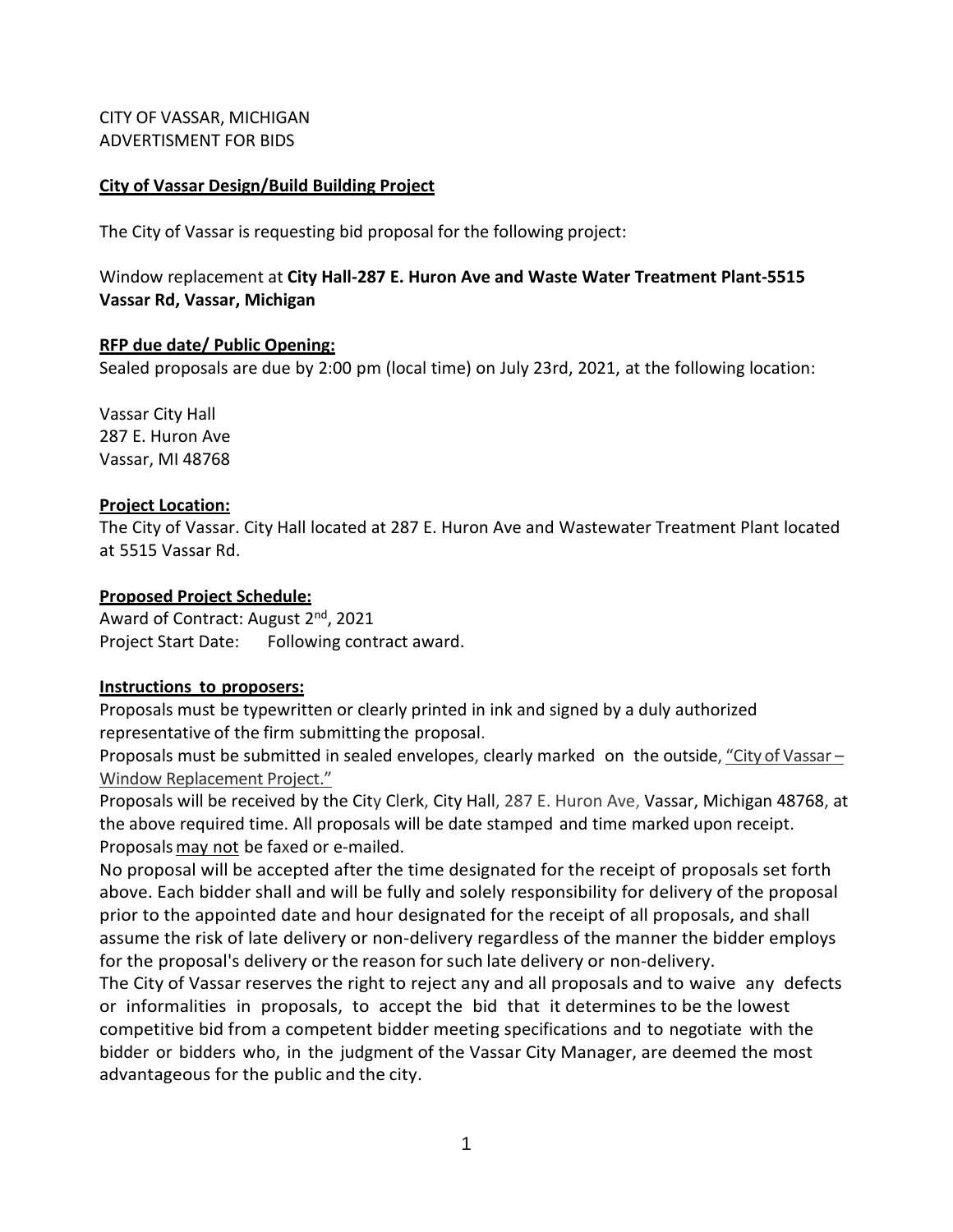The City of Vassar reserves the right to take other action before a contract is signed or a purchase order is approved; even after City Council accepts or approves the proposal.

Proposals submitted in response to this invitation shall become the property of the City of Vassar and be a matter of public record and available for review.

Communications regarding this proposal may be directed to: Andrew Niedzinski City Manager City of Vassar 989.823.8517 [citymanager@cityofvassar.org](mailto:kbauer@cityofhillsdale.org)

### **Conditions applicable to proposal:**

Applicable Laws: The Ordinances and Charter of the City of Vassar and laws of the State of Michigan concerning competitive bidding, contracts and purchases will be employed. The City of Vassar hereby notifies all bidders that it will affirmatively ensure that in any contract entered into pursuant to this advertisement, disadvantaged business enterprises will be afforded full opportunity to submit bids to this invitation and will not be discriminated against on grounds of sex, race, color,age, weight, height, marital status, religion or national origin in the consideration for an award.

This request for proposal does not commit the City of Vassar to award a contract, to pay any costs incurred in the preparation of a response to this request, or to procure or contract for services. The City is exempt from the payment of any federal excise or any Michigan salestax (State of Michigan Sales Tax Exemption number: 38-6004745). The price must be net, exclusive of taxes. **Indemnification**:

The Contractor shall indemnify and hold harmless the City of Vassar, its Council Members, City Manager, Directors, employees and agents from and against all liabilities, claims, demands, causes of action of every kind and descriptions, damages, Losses and Litigation Expenses, including but not limited to attorney's fees through appeals, arising out of or resulting from the performance of work in this contract, providing that any such claim, demand, cause of action, damage, loss or expense (1) is attributable to bodily injury, disease or death, or to injury to or destruction of property including the loss of useresulting therefrom, and (2) is caused in whole or in part by any negligent act or omission of the Contractor, anyone directly or indirectly employed by the Contractor, or anyone for whose acts for any of them may be liable, regardless of whether or not it is caused in part by a party indemnified hereunder. This indemnification obligation shall not be limited in any way by any limitation on the amount or type of damages, compensation or benefits payable by or for the contractor under workers' or workmen's compensation acts, disability benefit acts or other employee benefit acts.

### **Insurance:**

The Contractor shall, at its own expense, provide for the payment of Worker's Compensation benefits to its employees employed on or in connection with the work covered by this RFP, in accordance with applicable laws and statutorily required.

The Contractor shall, at its own expense, carry and maintain Comprehensive General Public Liability Insurance with minimum limits of Bodily Injury of \$500,000 per person, \$1,000,000 per accident, \$250,000 per occurrence of property damage and \$2,000,000 Excess Liability. Blanket contractor and completed operations coverageshall be included with the same minimums.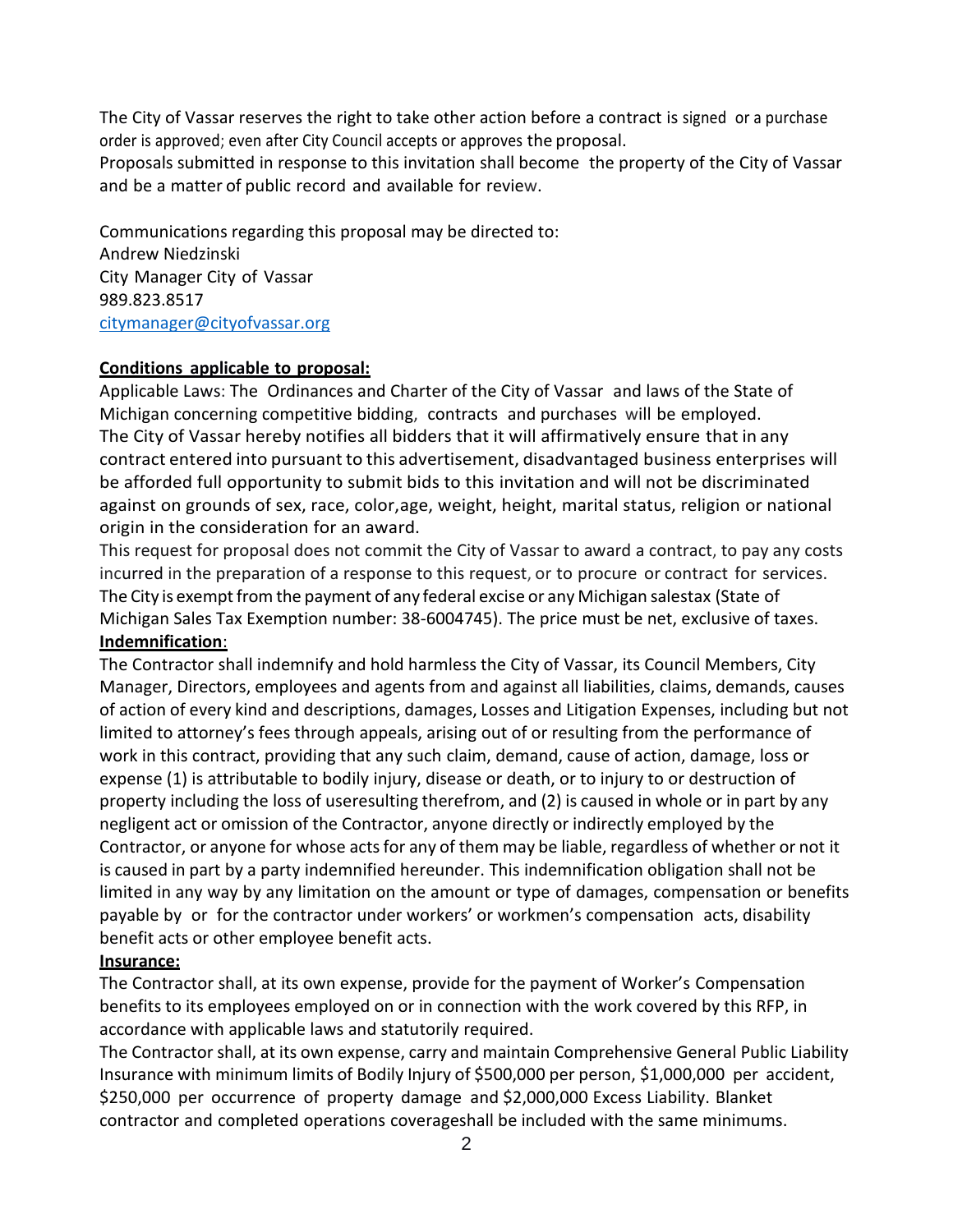The Contractor shall, at its own expense, carry and maintain Comprehensive Auto Liability with the same limits as for General Public Liability. Liability coverage shall name City of Vassar as an additional insured.

The Contractor shall likewise require its subcontractors, if any, to provide for such benefits and carry and maintain such insurance at no expense to the City.

Before commencement on the project contemplated herein, and at any time thereafter upon written request by the City, the Contractor shall furnish the City with a copy of certificates of insurance as evidence that policies providing the required coverages and limits of insurance are in full force and effect.

All insurance coverage furnished under this Contract, except for Worker'sCompensation and Employer's Liability, shall include the City, and employees as additional insured with respect to the activities of the Contractor and its subcontractors. Any certificate or certificates presented as evidence of insurance shall specify the date when such benefits and insurance expire. The Contractor agrees that said benefits and insurance shall be provided and maintained until after the entire work under the Contract has been performed and accepted. The Contractor shall provide the City at least thirty (30) days advance written notice prior to cancellation, termination, or material alteration of said policies of insurance.

## **Changes and addenda to proposal documents:**

Information of change or addendum issued in relation to this document will be on file and available in the Office of the City Clerk. In addition, to the extent possible, copies will be emailed to each vendor registered as having received a set of documents. It shall be the proposer's responsibility to make inquiry as to the changes or addenda issued. All such changes or addenda shall become part of the contract and all proposers shall be bound by such addenda.

## **Proposal results:**

All proposals submitted in response to this invitation shall become the property of the Cityof Vassar and be a matter of public record available for review. A proposal tabulation will be available for review after the proposal opening.

## **Anti-Collusion:**

Any evidence of agreement or collusion among bidders and/or prospective bidders acting to illegally restrain freedom of competition by agreement to bid fixed prices, or otherwise,will render their offers void.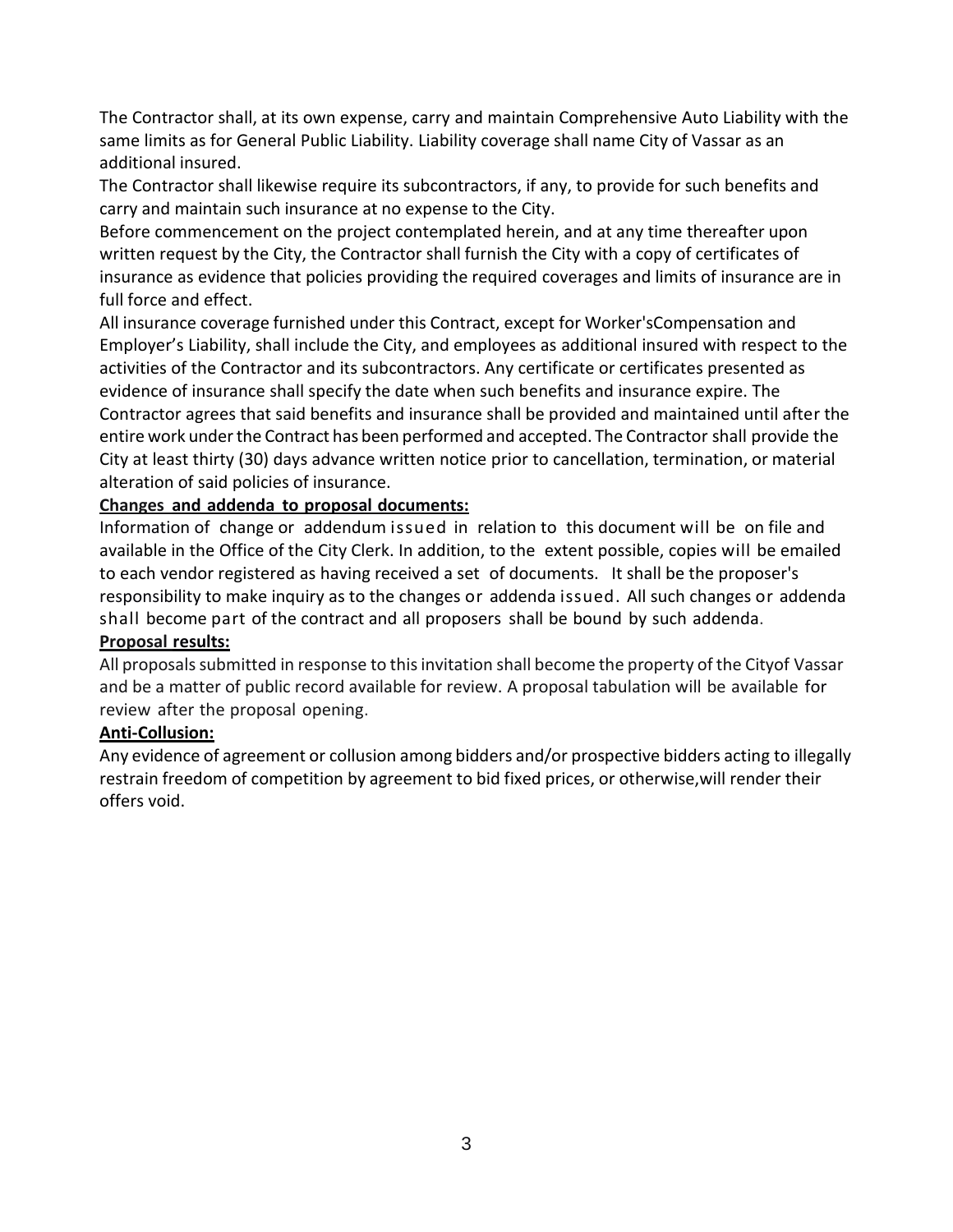# **COST PROPOSAL:**

Provide costing and preliminary schedules, as requested below, for City Hall Windows and Waste Water Treatment Plant Windows.

The City will choose a project award based on prices and schedules that best fit our schedule and budget.

### **City Hall**

| <b>DESCRIPTION</b>            | <b>TOTALCOST</b> |
|-------------------------------|------------------|
| Project Management/Oversight  |                  |
| Permitting                    |                  |
| Pre-Engineered Metal Building |                  |
| Construction                  |                  |
| <b>GRAND TOTAL:</b>           |                  |

## **PRELIMINARY SCHEDULE (based on contract award on August 2nd, 2021):**

| <b>PHASE</b>                                  | <b>ESTIMATED COMPLETION DATE</b> |
|-----------------------------------------------|----------------------------------|
| Engineering/Design Completion                 |                                  |
| <b>Project Reviews/Permitting</b>             |                                  |
| Building Procurement and/or Material Delivery |                                  |
| <b>Construction Completion Date</b>           |                                  |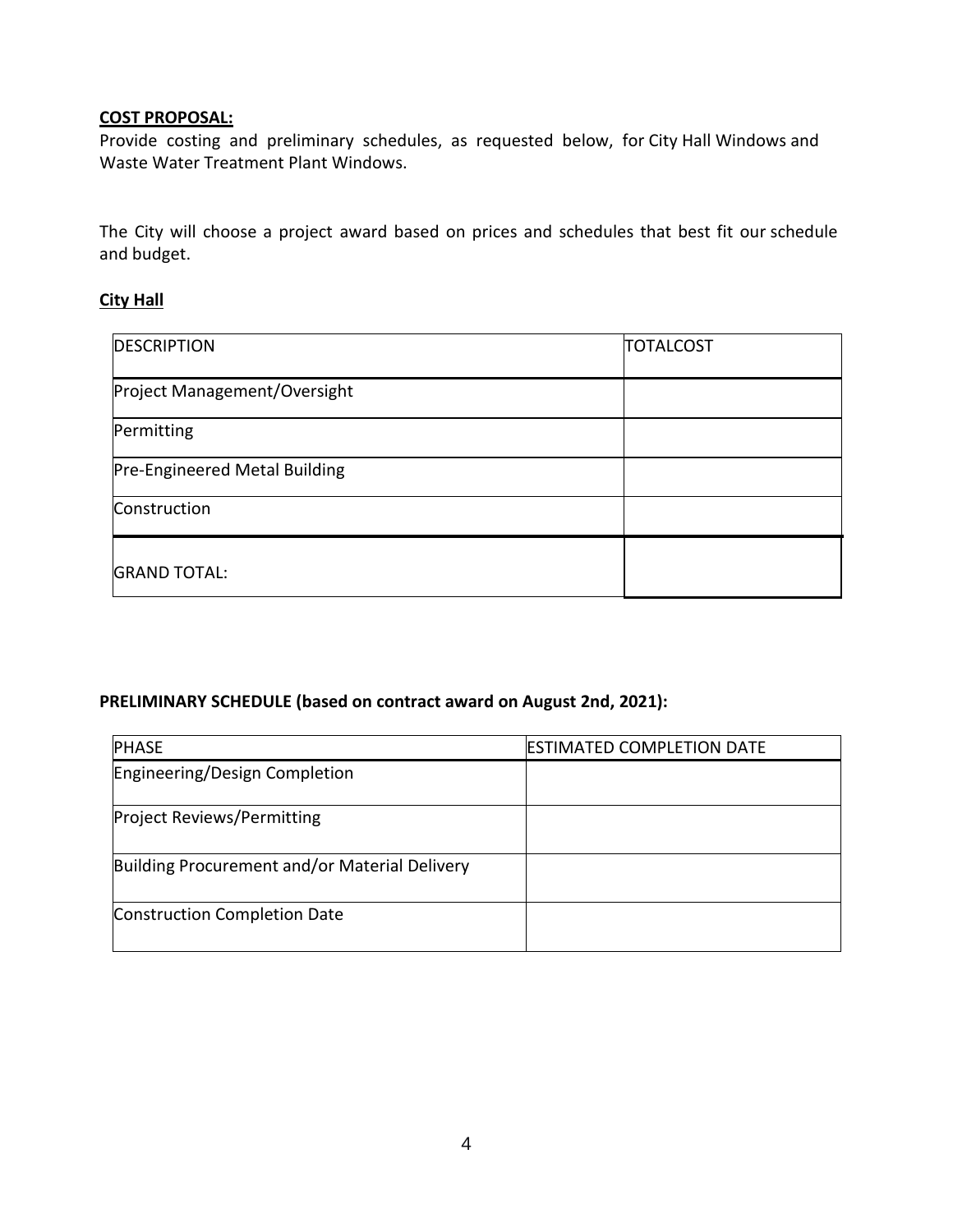## **Waste Water Treatment Plant**

| <b>DESCRIPTION</b>           | <b>TOTALCOST</b> |
|------------------------------|------------------|
| Project Management/Oversight |                  |
| Permitting                   |                  |
| <b>Wood Pole Building</b>    |                  |
| Construction                 |                  |
| <b>GRAND TOTAL:</b>          |                  |

# **Option 2: PRELIMINARY SCHEDULE (based on contract award on August 2nd, 2021):**

| <b>PHASE</b>                                  | <b>ESTIMATED COMPLETION DATE</b> |
|-----------------------------------------------|----------------------------------|
| Engineering/Design Completion                 |                                  |
|                                               |                                  |
| <b>Project Reviews/Permitting</b>             |                                  |
| Building Procurement and/or Material Delivery |                                  |
| <b>Construction Completion Date</b>           |                                  |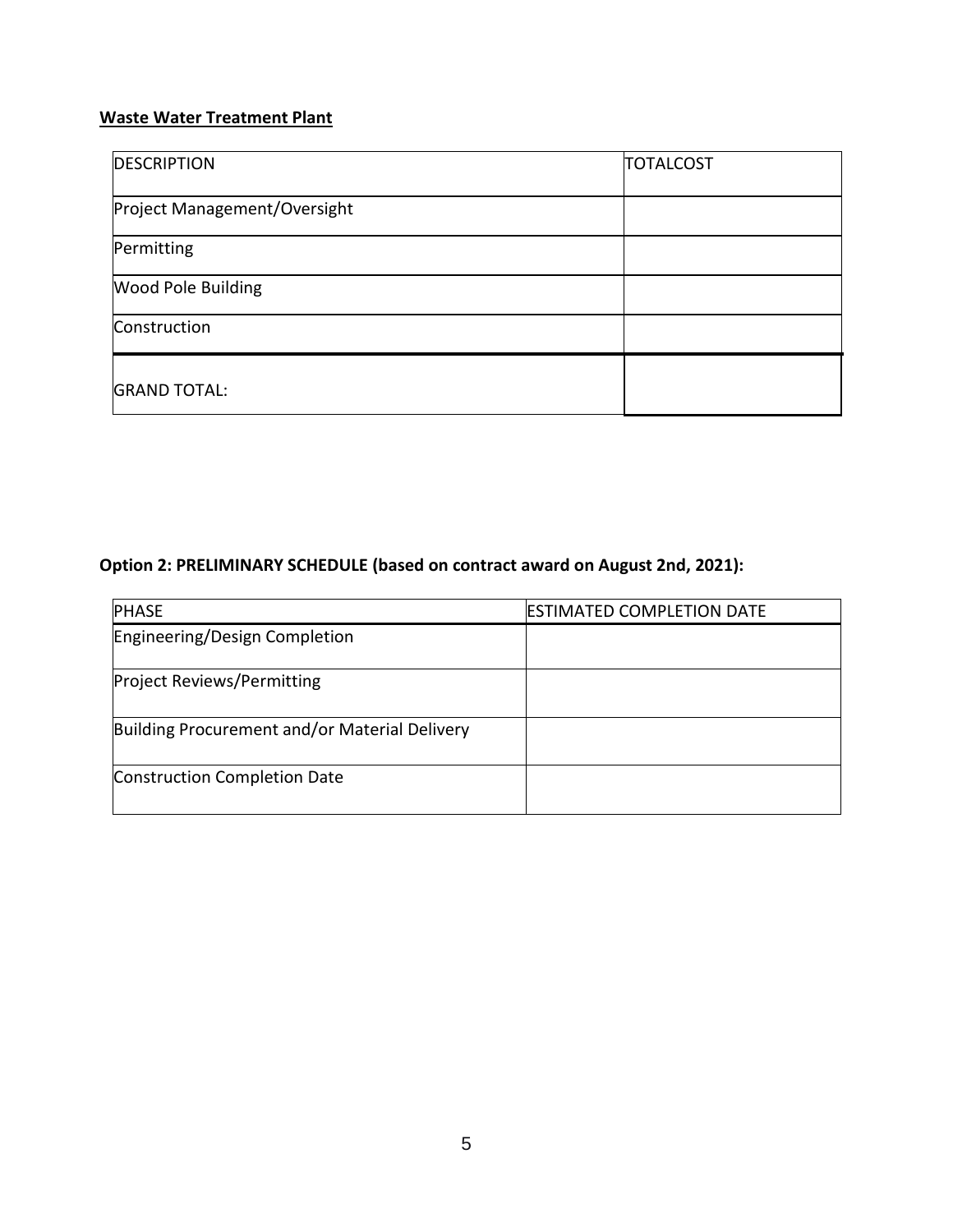The undersigned, having familiarized (himself/herself) with the Request for Proposal, the bidder shall examine the scope of work to be completed and shall completely familiarize (himself/herself) with existing conditions to be encountered, the difficulties and limitations involved in completing the project and all other factors affecting the work proposed with this project.

In submitting this proposal, it is understood and agreed by the undersigned that the right is reserved by the City to reject any or all proposals. It isfurther understood and agreed by the same undersigned that any qualifying statements, or conditions made to the above proposal, as originally published, as well as any interlineations, erasures, omissions, or entered wording obscure as to its meaning, may cause the bid to be declared irregular and may be cause for rejection of the bid.

## **Certification Regarding Debarment, Suspension and Other Responsibility Matters—Primary Covered Transaction**

The prospective primary participant certifies to the best of its knowledge and belief, that it and all its principals: (a) Are not presently debarred, suspended, proposed for debarment, declared ineligible or voluntarily excluded from covered transactions by any Federal department or committee; (b) Have not within a three-year period preceding this proposal been convicted of or had a civil judgment rendered against them for commission of fraud or a criminal offense in connection with obtaining, attempting to obtain, or performing a public (Federal State or local) transaction or contract under a public transaction; violation of Federal or State antitruststatutes or commission of embezzlement, theft, forgery, bribery, falsification or destruction of records, making false statements, or receiving stolen property; (c) Are not presently indicted for or otherwise criminally or civilly charged by a governmental entity (federal, State or local) with commission of any of the offenses enumerated in paragraph (1)(b) of this certification and (d) Have not within a three-year period preceding this application/proposal had one or more public transaction (Federal, State or local) terminated for cause or default.

Where the prospective primary participant is unable to certify to any the statements in this certification, such prospective participant shall attach an explanation to this proposal.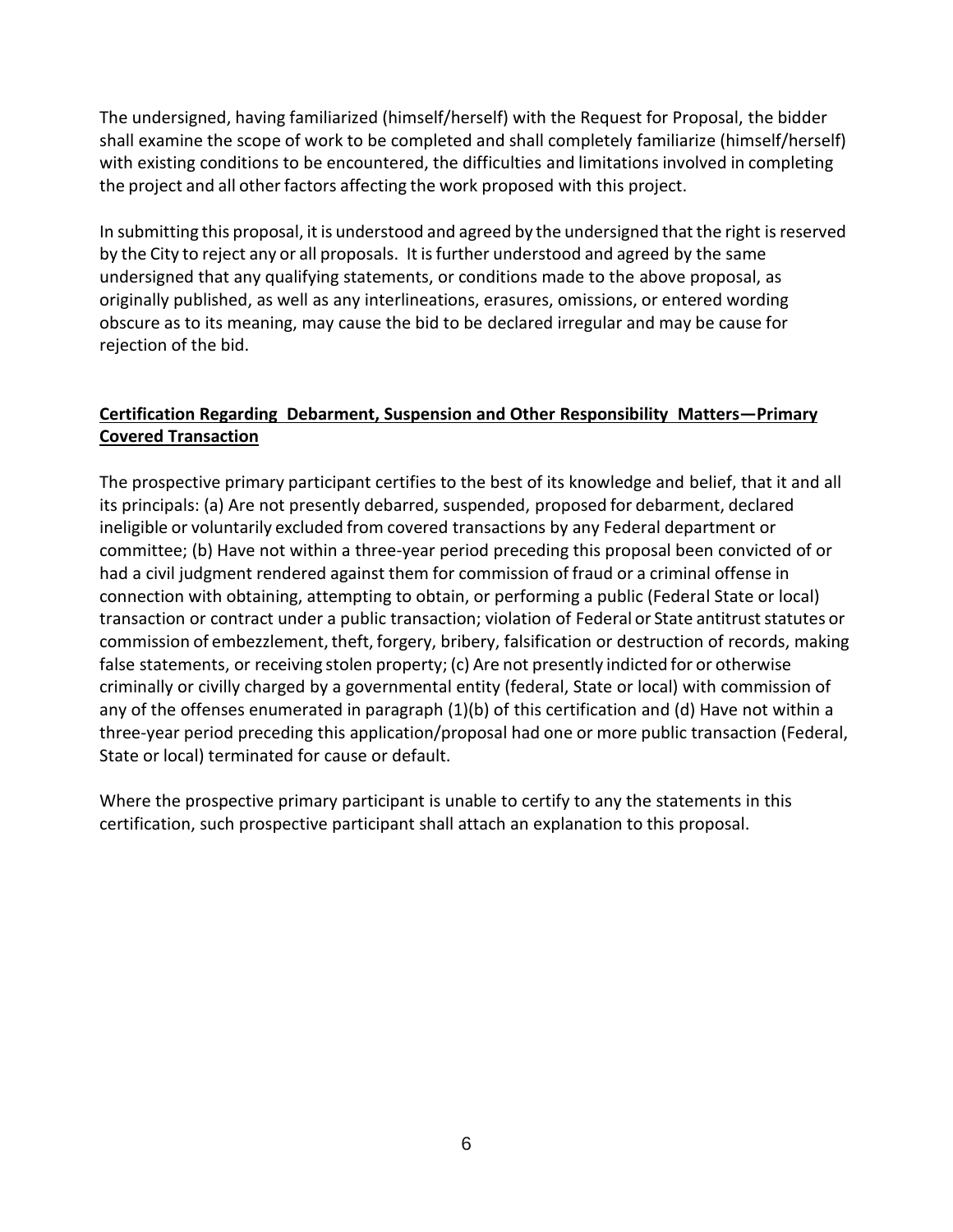| SIGNATURE OF PROPOSER<br><u> 1989 - Andrea Andrew Maria (h. 1989).</u> |                                                             |             |  |  |
|------------------------------------------------------------------------|-------------------------------------------------------------|-------------|--|--|
|                                                                        |                                                             |             |  |  |
|                                                                        |                                                             |             |  |  |
| <b>ADDRESS</b>                                                         | <u> 1989 - Johann Stein, mars an de Brazilian (b. 1989)</u> |             |  |  |
|                                                                        |                                                             |             |  |  |
|                                                                        |                                                             | FAX         |  |  |
| EMAIL                                                                  |                                                             | <b>DATE</b> |  |  |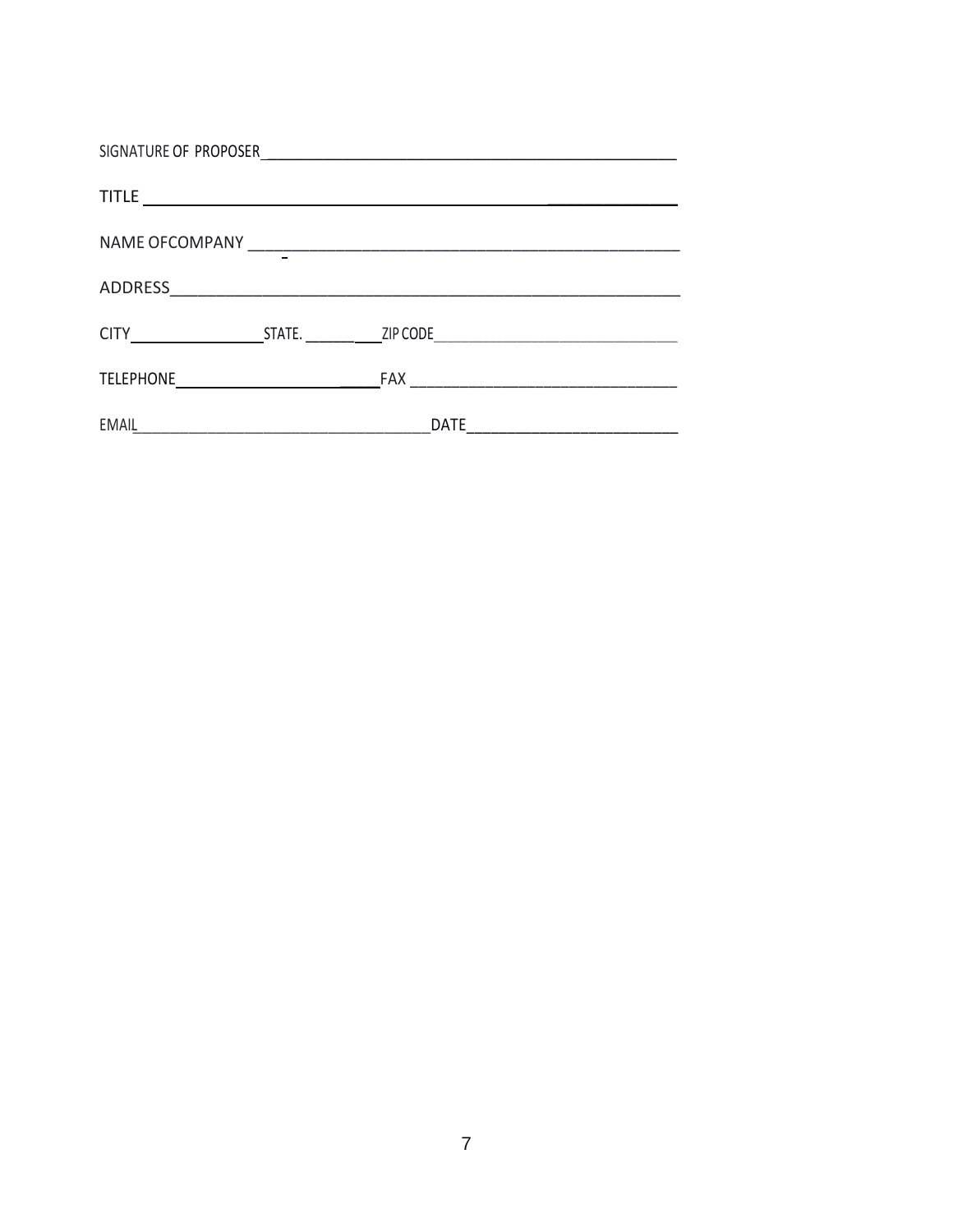### SCOPE OF WORK

#### &

### PROPOSAL REQUIREMENTS

### **GENERAL PROJECT INFORMATION**

The City of Vassar is would like to replace the window at two City facilities, Vassar City Hall, and Vassar Waste Water Treatment Plant.

### **PROJECT LOCATIONS**

City of Vassar, City Hall located at 287 E. Huron Ave and the City of Vassar Wastewater Treatment Plant Located at 5515 Vassar Rd within the City of Vassar.

### **PROJECT TIMING**

Fundsfor this project are budgeted in the Fiscal Year ending June 30, 2022. The City's desired completion would be at or near the end of the fiscal year. We understand that material procurements may be delayed due to pandemic issues. All bids and proposed completion dates presented in the preliminary schedules will be considered.

### **GENERAL SCOPE OF WORK**

Replace windows at both locations

### **SUBCONTRACTING**

Contractor shall:

Manage subcontractors on the Project site with respect to their planning, scheduling, allocation and assignment of construction resources and progress measurement; Monitor and inspect work performed by its subcontractors and confirm such work complies with typical Standards of Performance, construction safety principles andtypical quality assurance/quality control plans;

### **CONSTRUCTION**

The Contractor shall perform all work as described in the Scope of the Work so as to provide all services required to construct, install, and deliver a complete and operable facility. The Contractor shall provide all adequate and competent construction management, personnel, supervision, staff, labor, construction planning, scheduling, documentation, construction quality, in order to complete the work in accordance with typical Standards of Performance.

### **SCHEDULE**

Contractorshall provide, during bidding, a tentative schedule, for completion ofthe project scope.

Two weeks after award of the contract to the contractor shall provide to the city an execution plan with dates for completion of design and construction efforts for execution of the project scope.